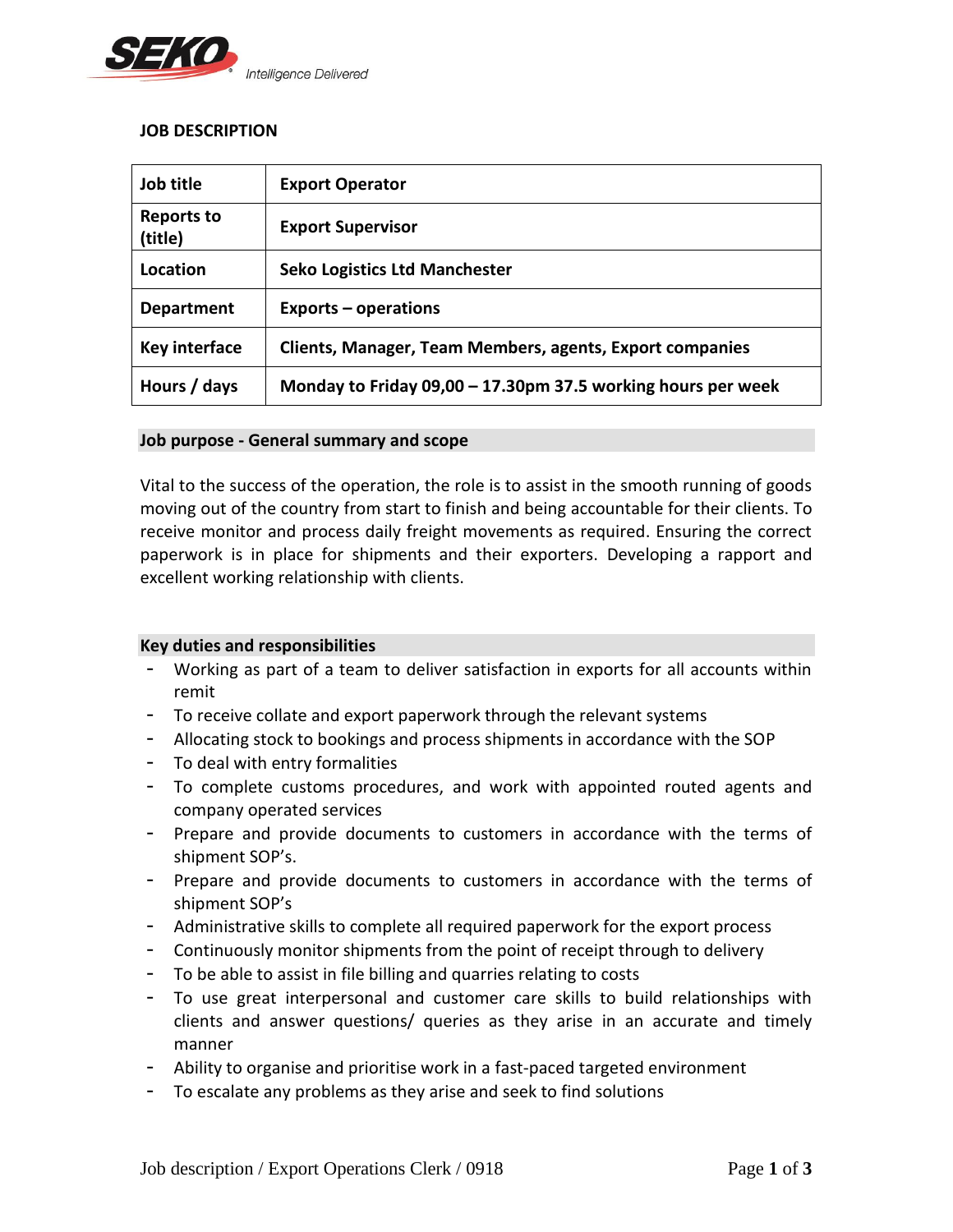

ntelligence Delivered

- Continuously monitor shipments from the point of receipt through to delivery
- Liaising with various suppliers in the UK and sending the freight via ocean, courier, road or air freight

# **Qualifications and key skills required**

Qualifications and skills to include:

- GCSE (or equivalent) in Math and English A-C Grade
- Dynamic individual who is eager to progress
- Specialized knowledge 2-3 years' experience in ocean and air Exports.
- Dangerous Goods knowledge preferred
- Sequoia & CW1 experience an advantage but not essential
- Tenacious, completer finisher with attention to detail and accuracy
- Must have working knowledge of Microsoft office package
- Strong interpersonal skills and customer care skills
- Be able to multitask and prioritise
- Proven ability to work well under pressure

# **KPI's**

• Customer/ Client Satisfaction

# **Other Duties**

- To apply and practice unit rules and regulations and comply with contractual requirements and handbook policies.
- To apply and practice Health and Safety instructions and regulations
- To apply all Statutory requirements as instructed
- Embrace, demonstrate and promote good customer service at all times
- Undertake a programme of personal development in line with the company process
- To protect and ensure the security of the building and the goods and items within it.
- Undertake any other duty deemed reasonable by your manager

# **Working conditions**

Working conditions may include for example occasional evening and weekend work, include working with challenging clients, occasional out of hours work and in a highly targeted fast paced environment. The job holder is required to adequately manage themselves in an environment with the pressure of a fast paced and highly targeted work environment and to communicate any excessive pressure or other types of demands.